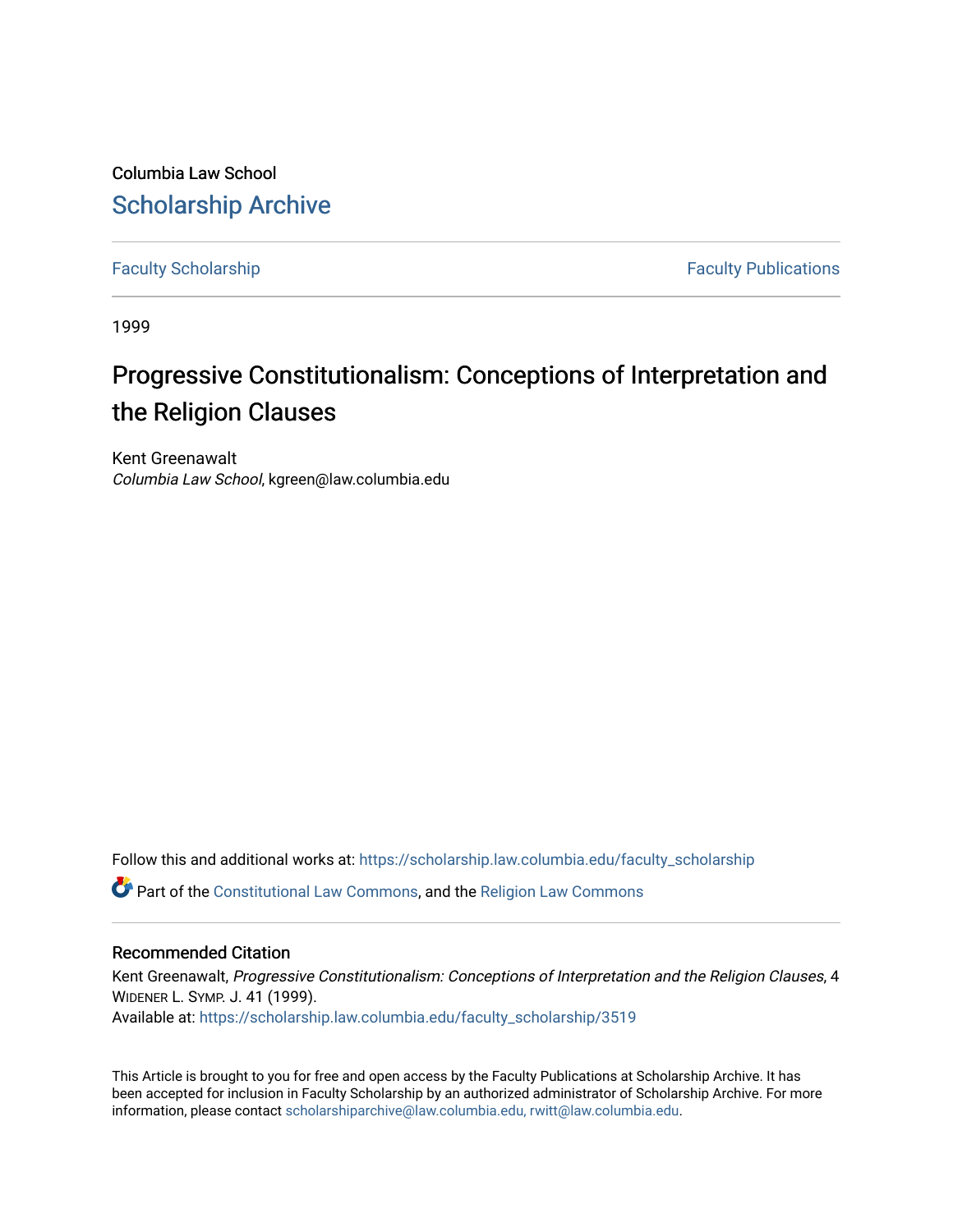# PROGRESSIVE CONSTITUTIONALISM: **CONCEPTIONS** OF INTERPRETATION **AND** THE RELIGION **CLAUSES**

#### KENT GREENAWALT\*

# I. INTRODUCTION

I began working on this paper hoping to arrive at a comfortable understanding of progressive constitutionalism, from which I could then explore interesting questions regarding the interpretation of the religion clauses. As I quickly ran into thorny theoretical questions, I realized things were not so simple.

Initially, one needs a sense of what "constitutionalism" covers within the context of progressive constitutionalism. Constitutionalism might refer to whatever subject matter is covered by a written constitution, to basic structural features of a government, or to everything that is of political importance. The last usage is unedifying, even if it packs rhetorical force. Constitutionalism is not restricted to countries with written documents; for example, Great Britain has constitutional structures and conventions without a written constitution. In the United States, however, most matters that would be "constitutional" in countries without written constitutions, as well as some other subjects, are embraced by written constitutions of federal and state governments. Unless another explanation is provided, we may consider "progressive constitutionalism" in the United States as covering subjects related to our written constitutions. The term is certainly broad enough to reach criticisms of constitutions and proposals for amendments or total revisions. The term also includes interpretation of constitutions by members of the political branches as well as judges.

In this paper, I concentrate on the narrower, more typical topic of judicial interpretation. At least in regard to the religion clauses, this may be warranted because any progressive constitution would probably include something similar to the Free Exercise and Establishment Clauses, and these would be judicially enforceable to some degree.

The first part of this essay explores relations between progressive values and interpretive approaches. When I asked myself how a judge, committed to progressive values, would interpret the Federal Constitution, I was troubled by whether a progressive approach would be activist or restrained in relation to legislative authority. I concluded that how one would answer that question depends partly on the time frame one chooses for evaluation. I have ambivalently chosen to look forward roughly half a century.

The remainder of the essay argues that as far as the religion clauses are concerned, the government should adhere to the present constitutional and legislative approaches of leaving great autonomy to religious institutions,

**<sup>\*</sup>** University Professor, Columbia University School of Law.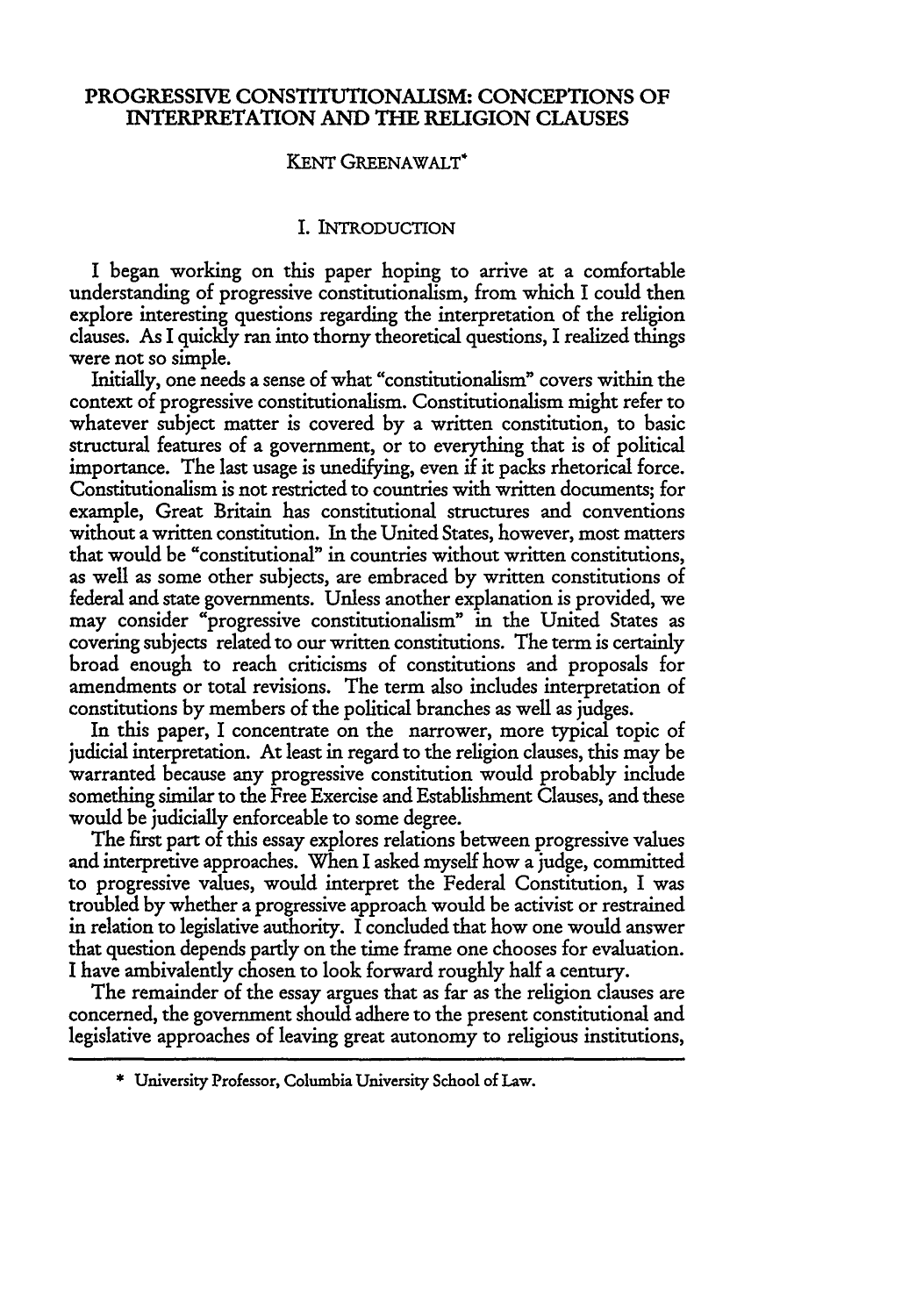even when they are far from being progressive in their governance. If you agree that progressive constitutionalism faces serious problems concerning how retrogressive religious groups should be treated, and you further agree about how these problems should be resolved, then you will conclude either (a) that progressive constitutionalism is not an apt prescription for every subject, or (b) that progressive constitutionalism contains a plurality of sometimes competing values that yield treatment of religion that is unusual in comparison to the treatment of many other subjects of law.

#### I. PROGRESSIVE CONSTITUTIONALISM

#### *A. Progressive Values and Interpretive Possibilities*

Progressive constitutionalism is primarily an understanding of the Constitution that furthers progressive political values. Second, progressive constitutionalism involves a progressive understanding of the nature of law and constitutional interpretation.

Progressive political values include economic welfare, especially for the less fortunate; equality of treatment for persons of different genders, races, ethnic origins, religions, and sexual orientations; individual freedom to make significant life choices; nondomination; mutual concern; substantial health care; environmental protection; and, notably, a reduction in the power exercised by major private institutions, such as large corporations. Although the original progressive movement emphasized government's capacity to dispel private power in the public's interest, the twentieth century has indelibly taught the damage that modern governments can inflict on progressive values. A modern progressive who hopes that government can combat irresponsible private authority must also remain cautious of irresponsible government. In other words, progressive constitutionalism must aim to protect against dangerous government while allowing government to respond to private abuse.

Devising a progressive view of law proves more difficult than naming progressive political values. One might ask either what conception of law reflects a progressive understanding of human society or what idea of law will promote progressive political values. According to a progressive understanding of society, law is not highly rigid or cabined by some narrow original understanding. Typically, a view of law that fits a progressive social understanding will also promote progressive values, but this will not always be so. When political structures are highly unjust, as in the former Union of South Africa, a conception of law that contains a highly technical, narrow understanding of the scope of legislation may best limit the destruction of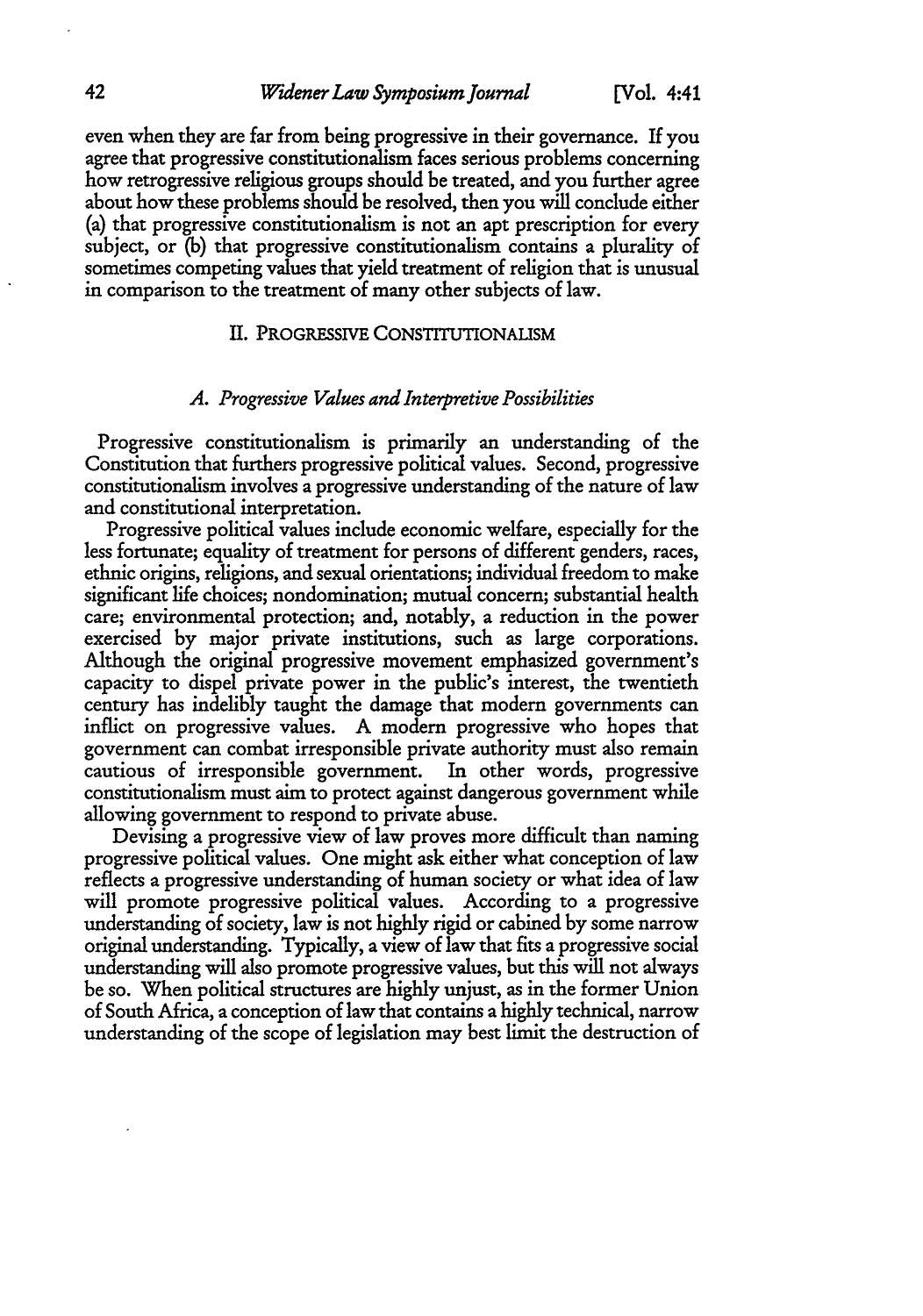human values by political actors.'

A progressive approach to constitutional interpretation recognizes that various answers to interpretive problems are often plausible. Ordinarily, it would recommend interpretation responsive to modern concerns.<sup>2</sup> Would such interpretation be activist or restrained?

A judge or justice may be restrained, or activist, vis-a-vis original understanding, legislative assertion, or developed judicial doctrines. Some justices have a philosophy of restraint concerning one or two of these, but not the other(s).<sup>3</sup> Some decisions are activist or restrained by all three criteria.' But frequently, what is activism by one standard is restraint by another.<sup>5</sup>

Progressive interpretation would not typically be wedded tightly to original understanding or prior doctrine, although when the political branches are antiprogressive, originalism, or adherence to precedents, may help stem the prevailing tide. The progressive constitutional approach toward legislative authority is more complex. In the first half of the twentieth century, progressive views were linked to judicial restraint, and the conservative Supreme Court was viewed as blocking legislative improvement of economic and social conditions. In addition, decisions **by** elected representatives were regarded as more progressive in their processes than judicial mandates. For the next few decades, judicial restraint in respect to economic legislation was joined with activism in reviewing legislative choices limiting civil liberties and civil rights. **A** philosophy expressed succinctly in the famous *Caroline Products* footnote<sup>6</sup> about the circumstances

3. Justice Black and Justice Scalia have claimed to be restrained tightly by original understanding, but have freely rejected received doctrines and legislative choices. Justice Harlan, for whom I worked, was relatively restrained along all three dimensions.

*4. See, e.g.,* Roe v. Wade, 410 U. S. 113 (1979) (representing activism by departing from original understanding, leaving the moorings of existing judicial doctrine, and treating as unconstitutional standard legislative approaches).

*5. See, e.g.,* City of Boerne v. Flores, 117 **S.** Ct. 2157 (1997) (holding the Religious Freedom Restoration Act invalid as it applies to the states, an undoubtedly activist decision in undercutting a nearly unanimous vote of Congress; it purports to be restrained in being rooted in the original understanding of the Fourteenth Amendment). Whether one believes that its position is more in line with prior decisions than the competing view depends substantially on which prior decisions one regards as most important.

*6. Seee.g.,* United States v. Caroline Products, 304 U.S. 144, 152-53 (1938). Footnote

*<sup>1.</sup> See generally* STEPHEN ELLMANN, IN A TIME OF TROUBLE: LAW AND LIBERTY IN SOUTH AFRICA'S STATE OF EMERGENCY **(1992).**

<sup>2.</sup> As Robin West has suggested, progressivism does not necessarily dictate whether one is a natural lawyer, a positivist, or an instrumentalist about law, though someone whose political and jurisprudential views are progressive will be a certain kind of natural lawyer, positivist, or instrumentalist. ROBIN WEST, PROGRESSIVE CONSTITUTONALISM, 211-81 **(1997).**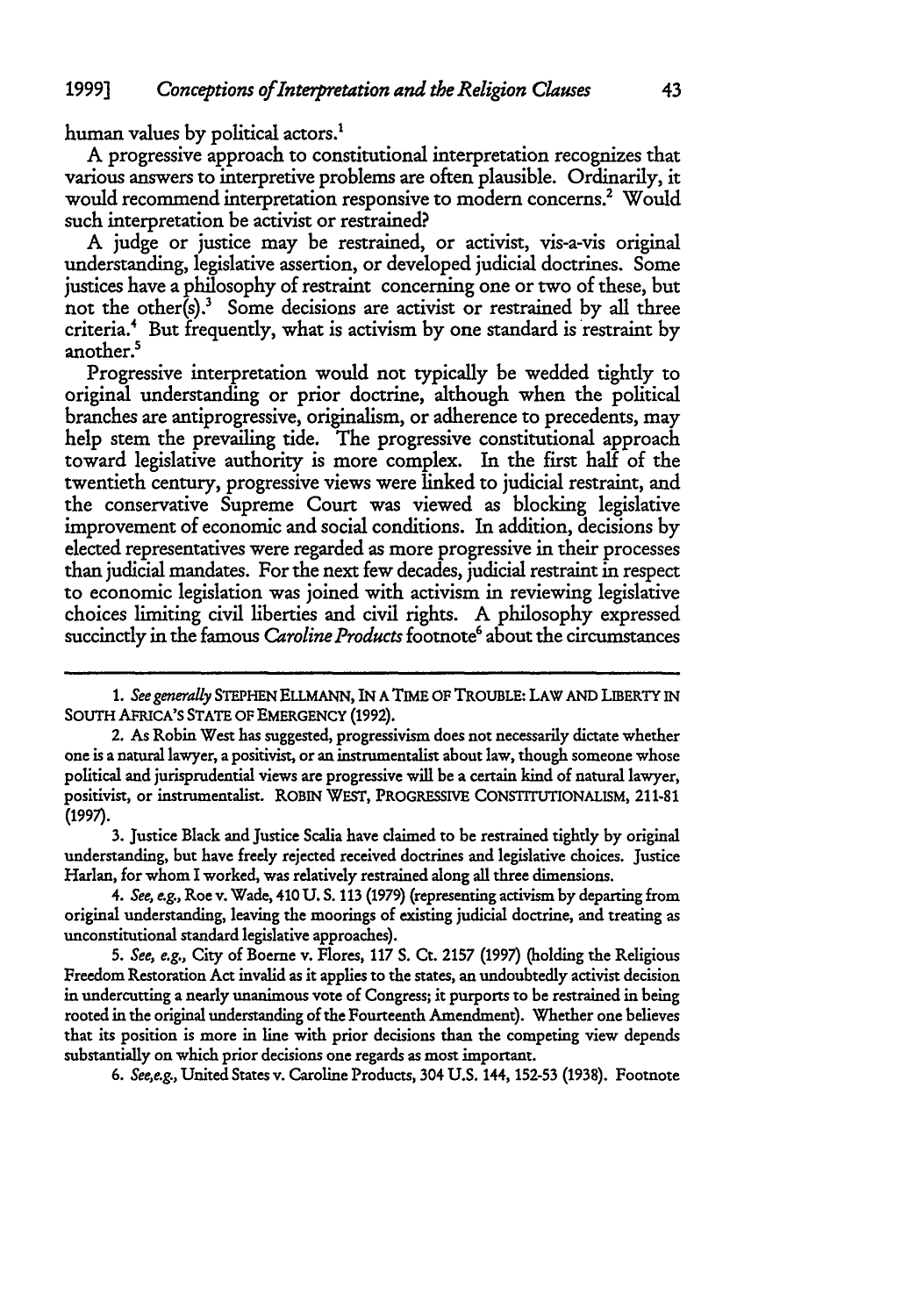in which legislative choice needed a check, justified this divergence of approach.

#### *B. Progressive Values and Philosophies ofInterpretation*

How exactly might a progressive arrive at a philosophy of judging for constitutional cases? How would she relate a philosophy of interpretation to political values and a conception of law? One issue is the level of abstraction between a strategy of interpretation and particular political choices. An example of the starkest position would be: "Judges should decide every constitutional case to promote progressive political values, unless the relevant legal arguments are overwhelming in the other direction." This approach might be defended in either of two ways. The first defense would be that all judging is inevitably mainly political; better that judges decide in accord with good progressive values rather than bad competing values. The second defense would be that judging should be largely political in this sense, and that progressive political values are the correct, or best, values.

Judging need not be, and should not be, as overtly political as these two defenses suggest; moreover, such unvarnished reference to unmediated political values could not undergird a philosophy of judging that will win public acceptance. Apart from their lack of respect for broader "legal values," both approaches invite a similar attitude toward judging among antiprogressives. That is, the antiprogressives can say that judging is mainly political, so judges should decide against (what they see as) undesirable progressive values. Unless our politics and judiciary are mostly progressive,

Four provides in pertinent part,

There may be a narrower scope for operation of the presumption of constitutionality when legislation appears on its face to be within a specific prohibition of the Constitution, such as those of the first ten amendments, which are deemed equally specific when held to be embraced by the Fourteenth .... It is unnecessary to consider now whether legislation which restricts those political processes which can ordinarily be expected to bring about repeal of undesirable legislation, is to be subjected to more exacting judicial scrutiny under the general prohibitions of the Fourteenth Amendment than are most other types of legislation .... Nor need we enquire whether similar considerations enter into the review of statutes directed at particular religious, or national, or racial minorities, whether prejudice against discrete and insular minorities may be a special condition, which tends seriously to curtail the operation of those political processes ordinarily to be relied upon to protect minorities, and which may call for a correspondingly more searching judicial inquiry. (Citations omitted). *Id.*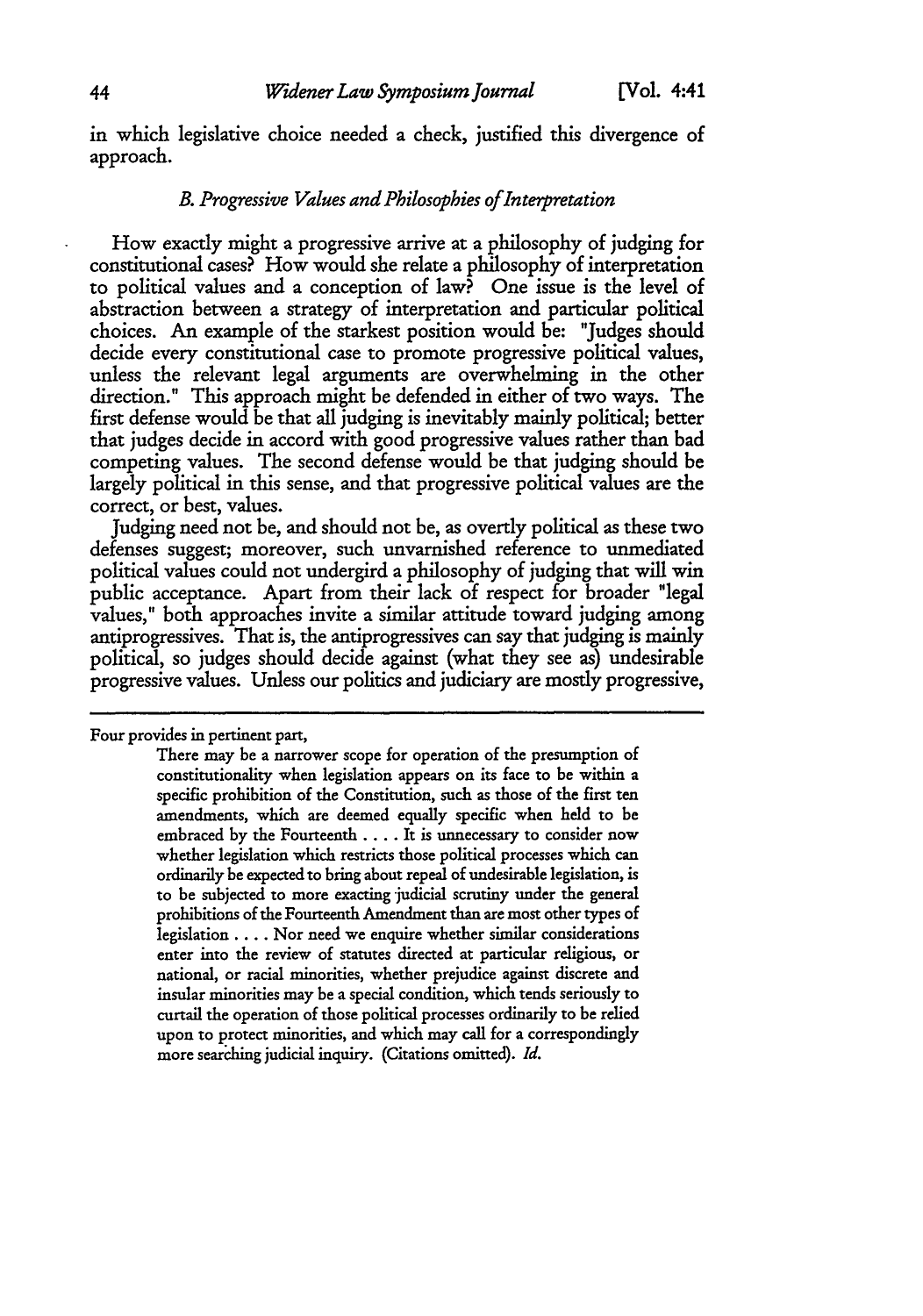which has certainly not been our experience over the last three decades, blatant political judging in constitutional cases will hardly promote progressive goals. A defensible philosophy of constitutional interpretation cannot make immediate political objectives the overarching guide for particular decisions. It must provide an account of why, and when, judges should decide in accordance with progressive or other political values.

In a defensible theory of interpretation, should there be any tie between progressive (or other such) political values and a philosophy of interpretation? If so, how direct should that tie be? What is the time span one should employ for evaluating an approach to interpretation?

One conceivable answer to all three questions is that because our Constitution, at least after the Civil War Amendments, is basically a progressive document, the guiding spirit of interpretation should be progressive. This answer makes the Constitution itself the link between progressive values and constitutional decision. This answer would be good for the life of the Constitution.<sup>7</sup> Unfortunately for this approach, the Constitution is mixed. Some parts, such as the Equal Protection Clause, embody certain progressive values; other parts are not decidedly progressive. For some progressive values, such as environmental protection, the written Constitution has little bearing. A second problem with heavy reliance on values contained within the written Constitution is that a progressive understanding of law fits uncomfortably with having modem decisions determined by attitudes underlying a document whose crucial parts are more than a century old.

If the Constitution itself does not produce a dominant place for many progressive values, can one find another ground for making those values central in constitutional interpretation? A desirable philosophy of interpretation needs to rest on many bases besides a desirable political program; however, one appropriate standard for choosing interpretive strategies is how they will fit with desirable political programs over time.

Over how long a time? As I have already suggested, the connection between any particular interpretive strategy and assistance to a set of political values is bound to change. Judicial restraint vis-a-vis legislative choice may be best for progressive values in one era; judicial activism may be best in another. In developing a philosophy of interpretation, one might ask what standards will be best for progressive political values over the entire life of a political order, what will be best in the immediate future, or what will be best in some intermediate range.

I am tempted by the "entire life" approach, but it presents some obvious difficulties. One such difficulty is the near impossibility of making judgments about a political order that may extend centuries into the future.

<sup>7.</sup> **Of** course, the Constitution could be amended to make it less progressive or even antiprogressive.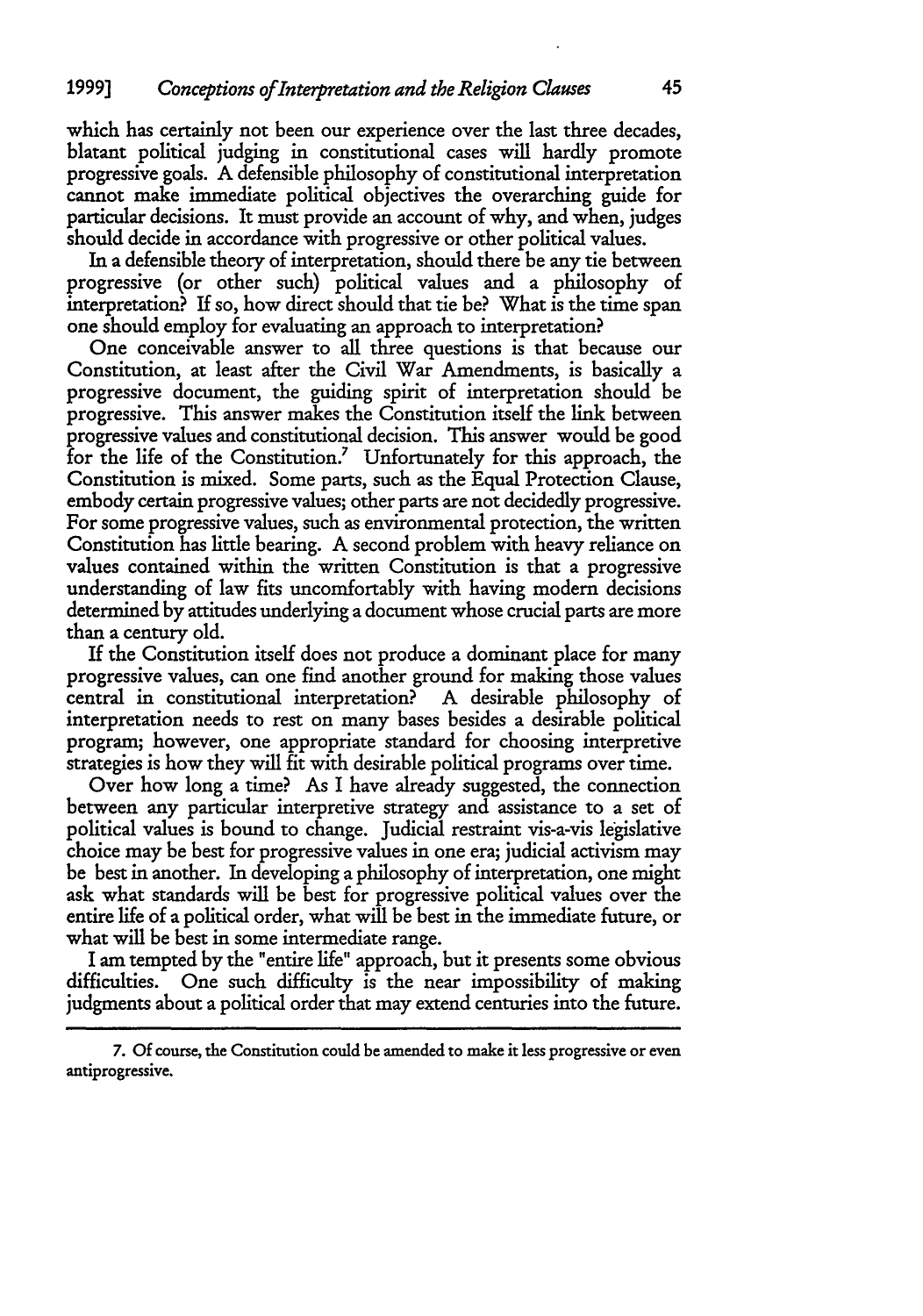We can make more confident assessments about the recent past and near future. A second difficulty is that the best strategies for the entire life of a political order might work unfavorably over substantial periods. One might end up defending an approach as favorable to progressive values while acknowledging that the approach is unfavorable to those values operating over the span of one's adult life. These difficulties could be ameliorated but not eliminated by a conclusion that only some progressive values, particularly equality, should help determine interpretive strategies.

Someone who focused attention on immediate consequences would, if candid, have to shift standards of interpretation with elections to political offices and with judicial appointments. The standards would be highly manipulable in terms of immediate advantage for political goals. This approach would not be quite the same as recommending decisions according to a judge's direct political evaluation, but it would be subject to similar drawbacks.

An approach that seeks continuity in interpretive strategies, but gives due respect to context and contingency in human life, as well as to historical uncertainty, might span a half century or so in order to adequately assess whether a strategy of constitutional interpretation will match progressive values.<sup>8</sup> If we assume (as I am not sure I do) that all philosophies of interpretation should be tied to political values in the sense I have been discussing, then perhaps we should think about relevant connections for such an intermediate past and future?<sup>9</sup>

#### **II.** THE RELIGION CLAUSES

Let us assume that progressive constitutional interpretation is not closely tied to original understanding or settled doctrine, that it is somewhat flexible about how much deference to give to legislatures, and that one standard for handling a broad area of law is what promotes progressive values over time. How should the religion clauses be understood?

# *A. How To Treat Unprogressive Religion*

I see a fundamental dilemma for religious practices and government that is based on the following realities and perspectives in political and constitutional philosophy. First, insofar as the state and some private institutions dominate economic and social relations and culture in undesirable ways, religious organizations and religious belief and practice are

**<sup>8.</sup>** Michael Perry adopts a position like this in **MORALITY, POLITICS AND THE LAW: A** BICENTENNIAL ESSAY, 136-51 (1988).

<sup>9.</sup> WEST, *supra* note 2, **at 281-89** (discussing the need to link progressive constitutionalism with legislative action as opposed to the adjudicative realm).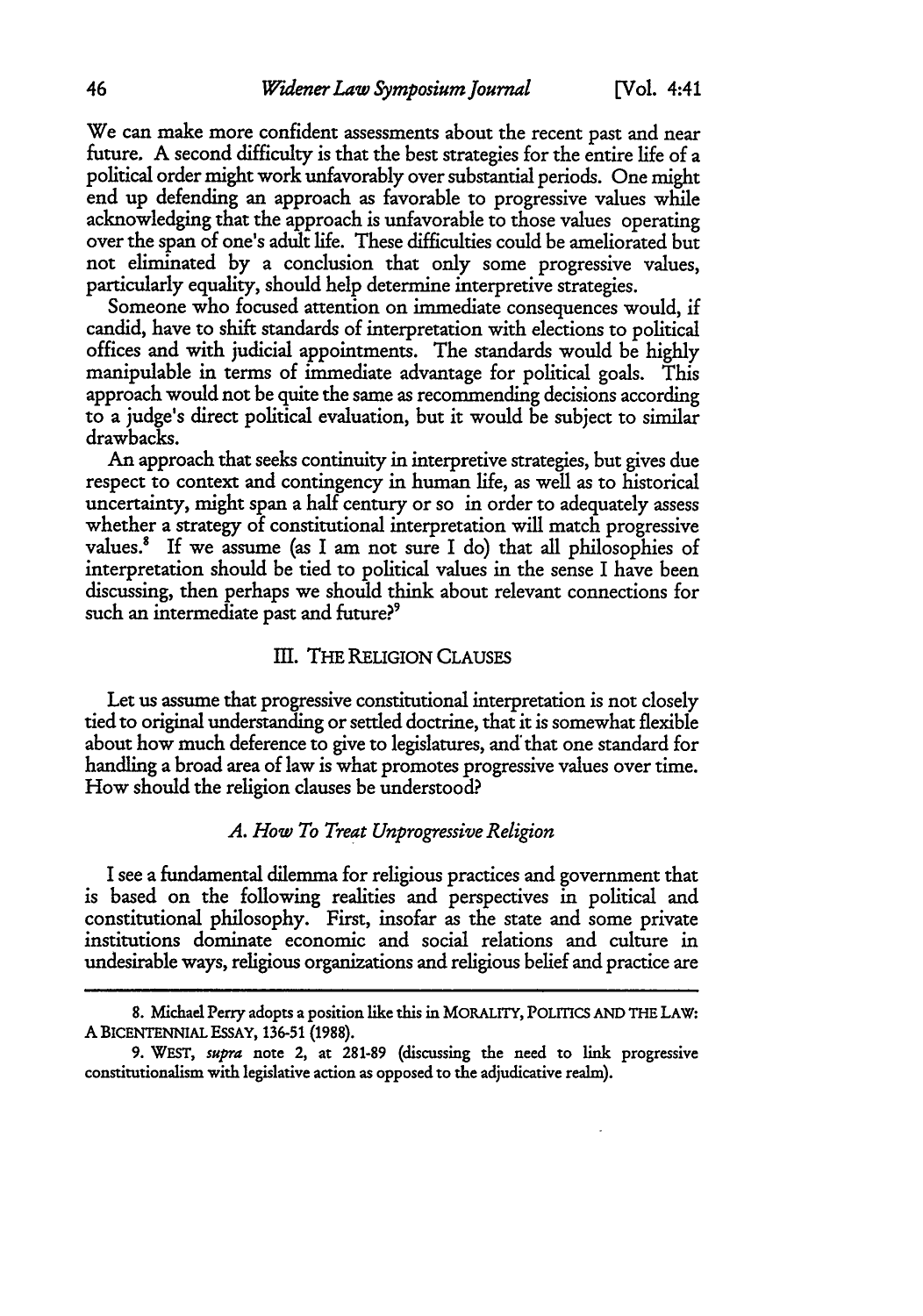important counterweights. **Of** course, the picture is complex; however, many religious groups have emphasized antimaterialistic and anticompetitive values, or contributed significantly toward equality, or both.

Second, without doubt, some religious organizations inhibit freedom (in the ordinary secular sense) and perpetuate inequality and domination. In many religions, ordinary members are crucially unequal to clergy. Some religions allow only males to become clergy, and some teach a more comprehensive division of functions according to gender. We can speak of religious denominations as being more or less progressive in various respects; by progressive standards, many religious groups are retrogressive. A further point concerns religious emphasis on faith and tradition. Religious practice often downplays ordinary rational thought as a technique for resolving personal and social problems. If progressivism involves confidence in the ability of reason to resolve social problems, much religious life may be intrinsically at odds with progressive political philosophy.<sup>10</sup>

Third, some of the most hierarchical and gender-riven religions have been the most active in opposing undue competitiveness and economic inequities. I have in mind particularly recent Roman Catholic teachings in the United States about economic welfare and social injustice. No neat correlation exists between religions that are internally progressive and those that support progressive political programs.

Fourth, a strong political and constitutional tradition insists that the government should stay out of the internal life of religious groups and not favor particular forms of religious governance and practice over others. This tradition is a key component in a particular liberal view that asserts that government should not support one belief about the good life over any other. In discussions about neutrality and the good life, some liberals offer the treatment of religion as an example to be generalized: "Just as the government does not say what religion is best, it should not dictate what forms of life are best." One must be cautious not to link the fate of the example with the status of the broader claims. Even if progressivism rightly rejects neutrality about forms of the good life, the liberal resolution of the problem of religion may well be sound.

Here is the basic dilemma. If private organizations effectively constrain the freedom of individuals and perpetuate inequalities, the typical progressive prescription is that government should intervene against these private centers of power. Certainly these triggering conditions are met by many religious organizations. They constrain freedom in various ways and perpetuate inequalities. Should the ordinary progressive approach be applied to religious organizations, with government forbidding

**<sup>10.</sup>** Suzanna Sherry has claimed that: **. ..** our Constitution does-as a matter of history-and ought to-as a matter of policy-privilege reason over faith." Suzanna Sherry, *Enlightening the Religion Clauses,* 7 J. CONT. **LEGAL** ISSUES 473, 477-78 **(1996).**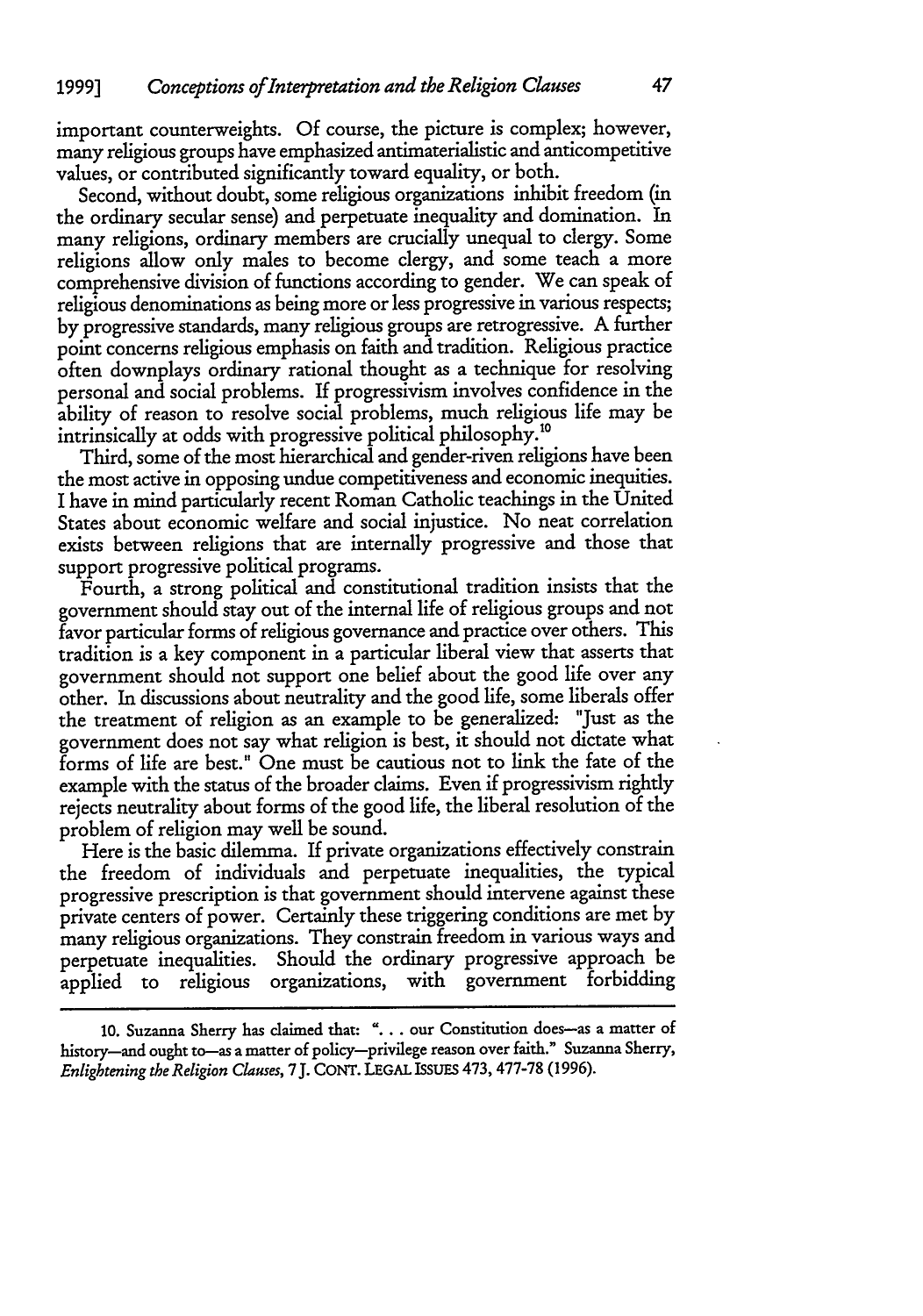discrimination by them that it would not tolerate by other private institutions? Should it require that women be admitted to the priesthood, that churches and similar groups adopt democratic forms of internal governance over hierarchical ones, that parents expose children to many religious options, so that children can decide freely what religion, if any, suits them? Should government directly encourage these approaches if it does not require them?<sup>11</sup> Requirements or serious encouragements would intrude the state to a great degree in the religious lives of its citizens, something generally regarded as highly undesirable.

The painful dilemma that I have just described is largely responsible for why we hear so little concerning the progressive approach to church and state relations.12 I have little difficulty concluding that the better course is for government to continue to stay out of its citizens' religious lives, maintaining the liberal resolution of that problem. I also believe that, in most respects, that resolution should be treated as constitutionally compelled. The detriment of government involvement in religious affairs far outweighs any likely beneficial promotion of progressive values in internal religious practice. Perhaps my evaluations demonstrate the limits of my commitment to progressive principles. I like to think that they show, instead, some of the complexities that any tenable progressive philosophy of government has to include.

## *B. Exemptions for Religious Conscience*

Let me say a few words about two other religion clause problems. Should exemptions from ordinary laws for those whose religious conscience forbids compliance with such laws be constitutionally required, or allowed? One argument against exemptions is that citizens should be treated identically under the law. Another argument is that no concessions should be made to nonrational or irrational grounds for separate treatment. From the perspective of progressive values, however, the liberty to act on religious conscience, when no state interest is seriously threatened, seems more important. I put aside here issues of judicial administrability that have troubled the Supreme Court. However, either by constitutional

<sup>11.</sup> Insofar as the government teaches tolerance and equality in the political sphere, it may have some indirect effect on parties and attitudes within religious groups; but the production of such indirect effects is different from setting out self-consciously to alter life within religions.

<sup>12.</sup> Robert Justin Lipkin has written a thoughtful article on this subject from the standpoint of a "pragmatist communitarian" position. *See* Robert Justin Lipkin, *Religious Justification in theAmerican Communitarian Republic,* **25** CAP. **U.** L. REV. **765** (1996). After a deeper and more extended analysis than mine, he reaches conclusions that are generally similar.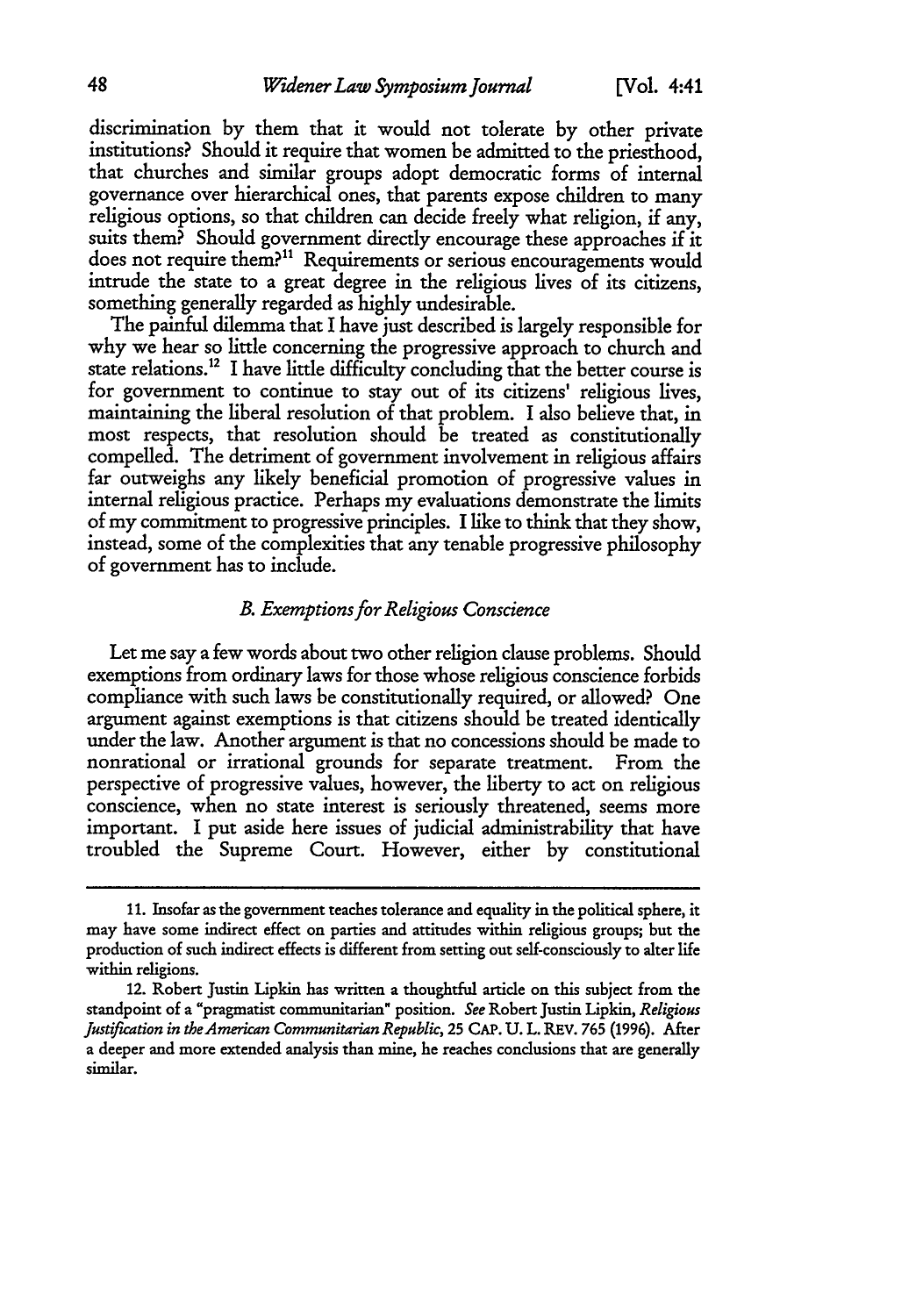interpretation or legislative choice, exemptions should also be extended to people who have claims of conscience that exercise similar internal compulsion but lack any ordinary religious basis. For most circumstances, the constitutional argument for equality of conscience is powerful. If it does not derive mainly from a progressive outlook, it fits well with it.

# *C. Aid to Parochial Education*

Aid to parochial education is a perplexing problem that raises issues how particular doctrines and outcomes should connect to political values. I begin here with two assumptions. First, children should be able to attend private schools, including religious ones, if their parents wish. Second, the government properly assists many private endeavors, such as hospitals, that perform important public functions. Helping all private enterprises, except religious ones, would involve a form of inequality not easy to justify from a progressive point of view. One can embrace each of these assumptions and still worry about general, substantial aid to private schools including religious schools. Perhaps public schools are a critical locus for promoting progressive values and for building necessary attitudes towards diversity. I believe it once was true that public schools were more likely to contribute to liberal democratic values than parochial and other private schools. That may no longer be true; however, suppose a Supreme Court Justice thinks that public schools continue to be the vital seedbed of democratic and progressive values, and that they will inevitably suffer in quality if private schools get a bigger slice of the educational pie and are able to draw a larger proportion of able students than they now do. Should that influence the Justice's decision concerning a voucher program that includes religious schools, and should she provide that as a reason in an opinion? These are hard questions. I am inclined to think that this assessment would appropriately figure into analysis to some degree, and a Justice could explicitly refer to lasting values of public schools in American life.

# IV. CONCLUSION

The first half of this paper faces some troublesome questions regarding how progressive values might figure in a philosophy of constitutional interpretation. I suggest that they may play a background role but should not be the main criteria of decision in particular cases. With hesitancy, I offer an intermediate time range as the appropriate standard for gauging which interpretive approaches will cohere with progressive values.

The second half of this paper discusses the special problem of religious liberty and nonestablishment. In general, a progressive favors government interference with large, organized centers of power that perpetuate inequality and domination. Some religions fit into this category. But